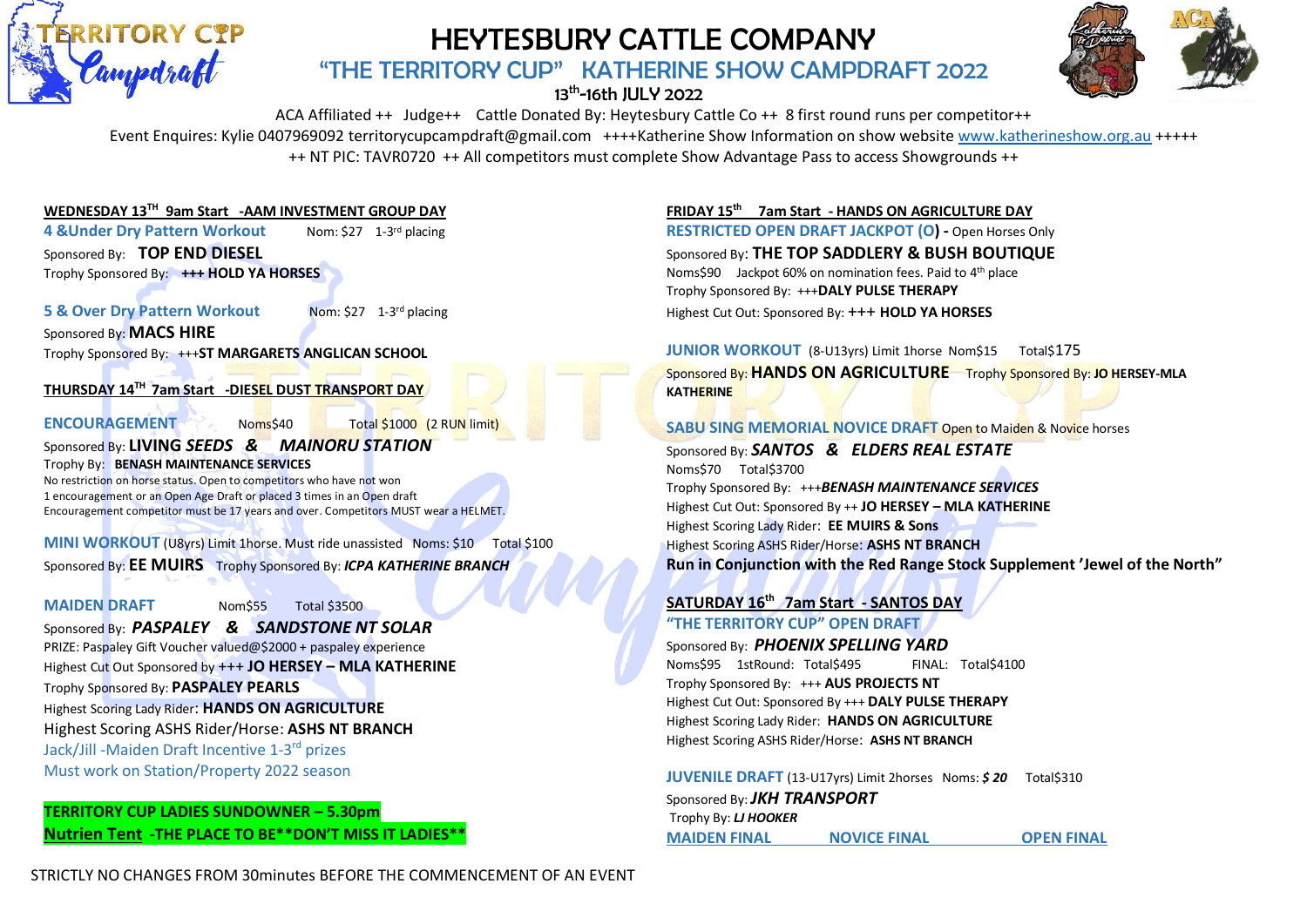

# HEYTESBURY CATTLE COMPANY

# "THE TERRITORY CUP" KATHERINE SHOW CAMPDRAFT 2022

13<sup>th</sup>-16th JULY 2022



ACA Affiliated ++ Judge++ Cattle Donated By: Heytesbury Cattle Co ++ 8 first round runs per competitor++

Event Enquires: Kylie 0407969092 territorycupcampdraft@gmail.com ++++Katherine Show Information on show website [www.katherineshow.org.au](http://www.katherineshow.org.au/) +++++

++ NT PIC: TAVR0720 ++ All competitors must complete Show Advantage Pass to access Showgrounds ++

# **Nominations open on Campdraft Central [www.campdraftcentral.com.au](http://www.campdraftcentral.com.au/) SUNDAY 19th June for 24hrs. LIMITED Cattle. Wait list will take place**

Nominations are not confirmed and accepted until competitor receives an invoice and Paid in FULL Invoices must be paid by **Thursday 7th July** @close of business with KDSS Advantage Pass fro[m www.katherineshow.org.au](http://www.katherineshow.org.au/) KDSS Gate Prize –Drawn Sat 16th 4.30pm in Main Arena. Must have gate pass to be eligible to enter. Info on KDSS Website.

### **CONDITIONS: All competitors must be financial ACA members**

'Rider&/or horse may break status. The status of a horse winning a campdraft will be determined by the highest class of horse that competes with the exception of Juniors, Juveniles, Ladies, Mens, Old Buffers, Associates and Encouragement campdraft. The winner attains the status of the highest class of horse participating (e.g. if one Open horse competes then it is classed as an Open draft.')

D.5 Refunds Applicable to Scratchings: A 100% refund of the nomination fee will be given if the competitor withdraws more than 168 hours (7 days) prior to 8:00am on the first morning of the program. If a competitor withdraws less than 168 hours (7 days prior to 8:00am on the first morning of the program), then the entire nomination fee may be retained by the committee. If the committee deems that extenuating circumstances apply, then a refund may be granted. Each case will be at the discretion of the committee.

### **Medical Services provided by : St Johns Ambulance NT**

**Prizemonies paid as per ACA rule R9**

Riders under the age of 18 MUST wear helmets whilst mounted on a horse at all ACA events. Helmets must comply with current Australian & New Zealand safety standards & must be securely fastened under the chin at all times

#### **Judges decision is final**

Committee reserves the right to alter, amend or cancel any event or include other events should it be deemed advisable Children under the age of 17 must NOT ride a stallion on the grounds at anytime

All Stallions are to be contained in accordance with ACA rule 11.12

**COVID 19 Management Plan is in place and to be abide by all officials, volunteers, competitors + spectators**



STRICTLY NO CHANGES FROM 30minutes BEFORE THE COMMENCEMENT OF AN EVENT